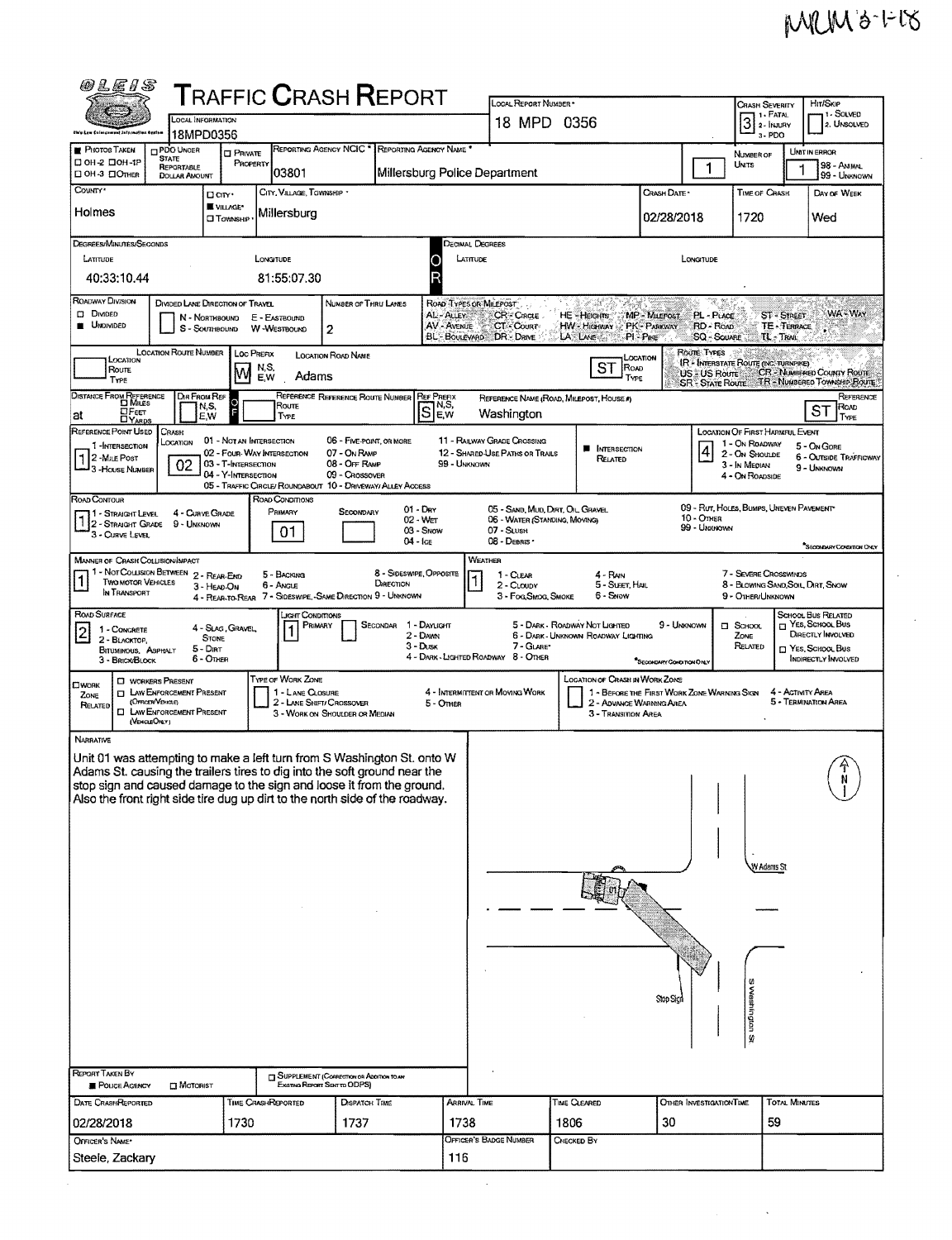|                                                                                                                                                                                      |                                                              | UNIT                                                                            |                            |                                                                                 |                                                                                                                              |                                                                                                                                 |                                                                                              |                                 |                                                                       |                                                               |                                                                                                                                                                             |                                                                                                |                      |                                                                                        |                                                                                        |                                                                                                                               |                                      |    |
|--------------------------------------------------------------------------------------------------------------------------------------------------------------------------------------|--------------------------------------------------------------|---------------------------------------------------------------------------------|----------------------------|---------------------------------------------------------------------------------|------------------------------------------------------------------------------------------------------------------------------|---------------------------------------------------------------------------------------------------------------------------------|----------------------------------------------------------------------------------------------|---------------------------------|-----------------------------------------------------------------------|---------------------------------------------------------------|-----------------------------------------------------------------------------------------------------------------------------------------------------------------------------|------------------------------------------------------------------------------------------------|----------------------|----------------------------------------------------------------------------------------|----------------------------------------------------------------------------------------|-------------------------------------------------------------------------------------------------------------------------------|--------------------------------------|----|
|                                                                                                                                                                                      |                                                              |                                                                                 |                            |                                                                                 |                                                                                                                              |                                                                                                                                 |                                                                                              |                                 |                                                                       |                                                               |                                                                                                                                                                             | <b>LOCAL REPORT NUMBER</b>                                                                     |                      | 18 MPD 0356                                                                            |                                                                                        |                                                                                                                               |                                      |    |
| UNIT NUMBER                                                                                                                                                                          |                                                              |                                                                                 |                            | OWNER NAME: LAST, FIRST, MIDDLE ( C SAME AS DRIVER )                            |                                                                                                                              |                                                                                                                                 |                                                                                              |                                 |                                                                       | OWNER PHONE NUMBER                                            |                                                                                                                                                                             |                                                                                                |                      | DAMAGE SCALE                                                                           |                                                                                        | Damage Area                                                                                                                   |                                      |    |
| LTL Pros                                                                                                                                                                             |                                                              |                                                                                 |                            |                                                                                 |                                                                                                                              |                                                                                                                                 |                                                                                              |                                 |                                                                       |                                                               |                                                                                                                                                                             |                                                                                                |                      | 2                                                                                      |                                                                                        | FRONT                                                                                                                         |                                      |    |
| OWNER ADDRESS: CITY, STATE, ZIP<br><b>OSAME AS DRIVER</b> )                                                                                                                          |                                                              |                                                                                 |                            |                                                                                 |                                                                                                                              |                                                                                                                                 |                                                                                              |                                 |                                                                       |                                                               |                                                                                                                                                                             |                                                                                                |                      | 1 - None                                                                               |                                                                                        | o                                                                                                                             |                                      |    |
| 19069 Van Buren Blvd 114 221, Riverside, CA, 92508                                                                                                                                   |                                                              |                                                                                 |                            |                                                                                 |                                                                                                                              |                                                                                                                                 |                                                                                              |                                 |                                                                       |                                                               |                                                                                                                                                                             |                                                                                                |                      |                                                                                        |                                                                                        |                                                                                                                               |                                      |    |
| LP STATE LICENSE PLATE NUMBER                                                                                                                                                        |                                                              |                                                                                 |                            |                                                                                 |                                                                                                                              | <b>VEHICLE IDENTIFICATION NUMBER</b>                                                                                            |                                                                                              |                                 |                                                                       |                                                               |                                                                                                                                                                             | # Occupants                                                                                    |                      | 2 - MINOR                                                                              |                                                                                        |                                                                                                                               |                                      |    |
| MО                                                                                                                                                                                   | XP10344                                                      |                                                                                 |                            |                                                                                 |                                                                                                                              | 3AKJGLDR7JSJC6925                                                                                                               |                                                                                              |                                 |                                                                       |                                                               |                                                                                                                                                                             |                                                                                                | 1.                   | 3 - FUNCTIONAL                                                                         |                                                                                        | o<br>о                                                                                                                        |                                      |    |
| VEHICLE YEAR<br>2018                                                                                                                                                                 | <b>VEHICLE MAKE</b><br>Freightliner                          |                                                                                 |                            |                                                                                 |                                                                                                                              | VEHICLE MODEL<br>M <sub>2</sub> Conventional                                                                                    |                                                                                              |                                 |                                                                       | WHI                                                           | VEHICLE COLOR                                                                                                                                                               |                                                                                                |                      | 4 - DISABLING                                                                          |                                                                                        |                                                                                                                               |                                      |    |
| PROOF OF<br>INSURANCE                                                                                                                                                                | <b>INSURANCE COMPANY</b>                                     |                                                                                 |                            |                                                                                 | POLICY NUMBER                                                                                                                |                                                                                                                                 |                                                                                              |                                 | Towen By                                                              |                                                               |                                                                                                                                                                             |                                                                                                |                      | □<br>α<br>9 - UNKNOWN                                                                  |                                                                                        |                                                                                                                               |                                      | ″⊡ |
| SHOWN                                                                                                                                                                                | Acord                                                        |                                                                                 |                            |                                                                                 |                                                                                                                              | GLT0010877-00                                                                                                                   |                                                                                              |                                 |                                                                       |                                                               |                                                                                                                                                                             |                                                                                                |                      |                                                                                        |                                                                                        |                                                                                                                               |                                      |    |
| CARRIER NAME, ADDRESS, CITY, STATE, ZIP                                                                                                                                              |                                                              |                                                                                 |                            |                                                                                 |                                                                                                                              |                                                                                                                                 |                                                                                              |                                 |                                                                       |                                                               |                                                                                                                                                                             |                                                                                                |                      |                                                                                        |                                                                                        |                                                                                                                               | <b>CARRIER PHONE</b><br>417-202-2004 |    |
| US DOT                                                                                                                                                                               |                                                              | VEHICLE WEIGHT GVWR/GCWR                                                        |                            | LTL Pros Inc., 19069 Van Buren Blvd 114 221, Riverside, CA, 92508               |                                                                                                                              | CARGO BODY TYPE                                                                                                                 |                                                                                              |                                 |                                                                       |                                                               |                                                                                                                                                                             | <b>TRAFFICWAY DESCRIPTION</b>                                                                  |                      |                                                                                        |                                                                                        |                                                                                                                               |                                      |    |
| HM PLACARD ID NO.                                                                                                                                                                    |                                                              |                                                                                 | 2 - 10,001 to 26,000k Las  | 1 - LESS THAN OR EQUAL TO 10K LBS                                               | 99                                                                                                                           | 101 - No Cargo Body Type/Not Applicabl 09 - Pole<br>02 - Bus/Van (9-15 Seats, Inc Driver) 10 - Cargo Tank                       |                                                                                              |                                 |                                                                       |                                                               |                                                                                                                                                                             |                                                                                                |                      | 1 - Two Way, Not DMDED                                                                 |                                                                                        |                                                                                                                               |                                      |    |
|                                                                                                                                                                                      |                                                              |                                                                                 | 3 - MORE THAN 26,000K LBS. |                                                                                 | 03 - Bus (16+ SEATS, INC DRIVER)<br>11 - FLAT BED<br>04 - VEHICLE TOWING ANOTHER VEHICLE<br>12 - Duse                        |                                                                                                                                 |                                                                                              |                                 |                                                                       |                                                               | 1 2 - TWO-WAY, NOT DIMIDED, CONTINUOUS LEFT TURN LANE<br>3 - T WO-WAY, DIVIDEO, UNPROTECTED (PAINTED OR GRASS >4FT.) MEDIA<br>4 - Two-Way, Divided, Positive Median Barrier |                                                                                                |                      |                                                                                        |                                                                                        |                                                                                                                               |                                      |    |
|                                                                                                                                                                                      | <b>HM CLASS</b>                                              | $\Box$ Related                                                                  | <b>HAZARDOUS MATERIAL</b>  |                                                                                 |                                                                                                                              | 05 - Logging<br>13 - CONCRETE MIXER<br>06 - INTERMODAL CONTAINER CHASIS<br>14 - AUTO TRANSPORTER<br>07 - CARGO VAN ENCLOSED BOX |                                                                                              |                                 |                                                                       |                                                               |                                                                                                                                                                             | 5 - ONE-WAY TRAFFICWAY                                                                         |                      |                                                                                        |                                                                                        |                                                                                                                               |                                      |    |
|                                                                                                                                                                                      | NUMBER                                                       |                                                                                 |                            |                                                                                 |                                                                                                                              | 08 - GRAIN, CHIPS, GRAVEL                                                                                                       |                                                                                              |                                 | 15 - GARBAGE REFUSE<br>99 - OTHER/LINKNOWN                            |                                                               |                                                                                                                                                                             | □ Hrr / Skip UNIT                                                                              |                      |                                                                                        |                                                                                        |                                                                                                                               |                                      |    |
| NON-MOTORIST LOCATION PRIOR TO IMPACT                                                                                                                                                |                                                              | 01 - INTERSECTION - MARKEO CROSSWAL                                             |                            | TYPE OF USE                                                                     | UNIT TYPE                                                                                                                    |                                                                                                                                 |                                                                                              |                                 |                                                                       |                                                               |                                                                                                                                                                             |                                                                                                |                      |                                                                                        |                                                                                        | PASSENGER VEHICLES (LESS THAN 9 PASSENGERS MED/HEAVY TRUCKS OR COMBO UNITS > 10K LBS BUS/VAN/LIMO(9 OR MORE INCLUDING DRIVER) |                                      |    |
|                                                                                                                                                                                      | 03 - INTERSECTION OTHER                                      | 02 - INTERSECTION - NO CROSSWALK                                                |                            | $\overline{2}$<br>1 - PERSONAL                                                  |                                                                                                                              | 17                                                                                                                              | 01 - Sub-COMPACT<br>02 - COMPACT                                                             |                                 |                                                                       |                                                               |                                                                                                                                                                             | 14 - SINGLE UNIT TRUCK: 3+ AXLES                                                               |                      |                                                                                        |                                                                                        | 13 - SINGLE UNIT TRUCK OR VAN ZAXLE, 6 TIRES 21 - BUS/VAN (9-15 SEATS, INC DRIVER)<br>22 - Bus (16+ Seats, Inc Damer)         |                                      |    |
|                                                                                                                                                                                      |                                                              | 04 - MIOBLOCK - MARKED CROSSWALK<br>05 - TRAVEL LANE - OTHER LOCATION           |                            | 2 - COMMERCIAL                                                                  | 99 - UNKNOWN 03 - Mio Size<br>OR HIT/SKIP<br>04 - Fuu, Size                                                                  |                                                                                                                                 |                                                                                              |                                 |                                                                       |                                                               |                                                                                                                                                                             | 15 - SINGLE UNIT TRUCK / TRAILER                                                               |                      | NON-MOTORIST<br>23 - ANIMAL WITH RIDER                                                 |                                                                                        |                                                                                                                               |                                      |    |
|                                                                                                                                                                                      | 06 - BICYCLE LANE<br>07 - Shoulder/Roadside<br>08 - Sidewalk |                                                                                 |                            | 3 - GOVERNMENT                                                                  | 16 - TRUCK/TRACTOR (BOSTAL)<br>05 - Minivan<br>17 - TRACTOR/SEMI-TRAILER<br>06 - SPORT UTIUTY VEHICLE<br>18 - TRACTOR/DOUBLE |                                                                                                                                 |                                                                                              |                                 |                                                                       |                                                               |                                                                                                                                                                             |                                                                                                |                      |                                                                                        |                                                                                        | 24 - ANIMAL WITH BUGGY, WAGON, SURREY<br>25 - BICYCLE/PEDACYCLIST                                                             |                                      |    |
|                                                                                                                                                                                      | 09 - MEDIAN CROSSING ISLAND<br>10 - DRIVE WAY ACCESS         |                                                                                 |                            | <b>IN EMERGENCY</b>                                                             | 07 - PICKUP<br><b>19 - TRACTOR/TRIPLES</b><br>08 - VAN<br>20 - Other Med/Heavy Vehicle                                       |                                                                                                                                 |                                                                                              |                                 |                                                                       |                                                               |                                                                                                                                                                             |                                                                                                |                      |                                                                                        |                                                                                        | 26 - PEDESTRIAN SKATER<br>27 - OTHER NON-MOTORIST                                                                             |                                      |    |
|                                                                                                                                                                                      |                                                              | 11 - SHARED-USE PATH OR TRAIL                                                   |                            | RESPONSE                                                                        | 09 - MOTORCYCLE<br>10 - MOTORIZED BICYCLE                                                                                    |                                                                                                                                 |                                                                                              |                                 |                                                                       |                                                               |                                                                                                                                                                             |                                                                                                |                      |                                                                                        |                                                                                        |                                                                                                                               |                                      |    |
| 12 - NON-TRAFFICWAY AREA<br>HAS HM PLACARD<br>11 - SNOWMOBILE/ATV<br>99 - OTHER/UNKNOWN<br>12 - OTHER PASSENGER VEHICLE                                                              |                                                              |                                                                                 |                            |                                                                                 |                                                                                                                              |                                                                                                                                 |                                                                                              |                                 |                                                                       |                                                               |                                                                                                                                                                             |                                                                                                |                      |                                                                                        |                                                                                        |                                                                                                                               |                                      |    |
| SPECIAL FUNCTION 01 - NOME<br>09 - AMBULANCE<br>$02 - T_Ax_0$<br>$10 -$ FiRE<br>03 - RENTAL TRUCK (OVER 10K LBS)                                                                     |                                                              |                                                                                 |                            |                                                                                 |                                                                                                                              | 17 - FARM VEHICLE<br>MOST DAMAGED AREA<br>18 - FARM EQUIPMENT<br>01 - NONE                                                      |                                                                                              |                                 |                                                                       |                                                               |                                                                                                                                                                             | 08 - LEFT SIDE                                                                                 |                      |                                                                                        | 99 - Unknown                                                                           | Аслон                                                                                                                         | 1 1 - Non-Contact                    |    |
| 01                                                                                                                                                                                   | 05 - Bus - Transit                                           |                                                                                 |                            | 11 - HIGHWAY/MAINTENANCE<br>04 - Bus - SCHOOL (PUBLIC OR PRIVATE) 12 - MILITARY | 01<br>19 Мотовноме<br>20 - Golf Cart<br>21 - Train                                                                           |                                                                                                                                 |                                                                                              |                                 |                                                                       | 02 - CENTER FRONT<br>09 - LEFT FRONT<br>03 - Right Front      |                                                                                                                                                                             |                                                                                                | 10 - TOP AND WINDOWS |                                                                                        |                                                                                        | 3 2 - Non-Coursion                                                                                                            | 3 - STRINNG                          |    |
| 13 - Pouce<br>06 - Bus - Charter<br>14 - Pusuc Ununy<br>07 - Bus - SHUTTLE<br>15 - OTHER GOVERNMENT                                                                                  |                                                              |                                                                                 |                            |                                                                                 |                                                                                                                              | IMPACT ARE 04 - RIGHT SIDE<br>22 - OTHER (EXPLAN IN NARRATIVE)<br>05 - Right Rear<br>08<br>06 - REAR CENTER                     |                                                                                              |                                 |                                                                       |                                                               |                                                                                                                                                                             | 11 - UNDERCARRIAGE<br>12 - LOAD/TRAILER<br>13 - TOTAL (ALL AREAS)                              |                      |                                                                                        |                                                                                        |                                                                                                                               | $4 -$ Struck<br>5 - STRIKING/STRUCK  |    |
|                                                                                                                                                                                      | 08 - Bus - OTHER                                             |                                                                                 |                            | 16 - CONSTRUCTION EOIP,                                                         |                                                                                                                              | 07 - LEFT REAR                                                                                                                  |                                                                                              |                                 |                                                                       |                                                               |                                                                                                                                                                             | 14 - Отнев                                                                                     |                      |                                                                                        |                                                                                        |                                                                                                                               | 9 - Unknown                          |    |
| <b>PRE-CRASH ACTIONS</b>                                                                                                                                                             | MOTORIST                                                     |                                                                                 |                            |                                                                                 |                                                                                                                              |                                                                                                                                 |                                                                                              |                                 | NON-MOTORIST                                                          |                                                               |                                                                                                                                                                             |                                                                                                |                      |                                                                                        |                                                                                        |                                                                                                                               |                                      |    |
| 06                                                                                                                                                                                   |                                                              | 01 - STRAIGHT AHEAD<br>02 - BACKING                                             |                            | 07 - MAKING U-TURN<br>08 - ENTERING TRAFFIC LANE                                |                                                                                                                              |                                                                                                                                 | 13 - Negotiating a Curve<br>14 - OTHER MOTORIST ACTIO                                        |                                 |                                                                       |                                                               |                                                                                                                                                                             | 15 - ENTERING OR CROSSING SPECIFIED LOCATIO<br>16 - WALKING, RUNNING, JOGGING, PLAYING, CYCUNG |                      |                                                                                        |                                                                                        | 21 - OTHER NON-MOTORIST ACTION                                                                                                |                                      |    |
| 99 - Unknown                                                                                                                                                                         |                                                              | 03 - CHANGING LANES<br>04 - OVERTAKING/PASSING                                  |                            | 09 - LEAVING TRAFFIC LANE<br>10 - PARKED                                        |                                                                                                                              |                                                                                                                                 |                                                                                              |                                 |                                                                       | 17 - WORKING<br>18 - Pushting Vehicle                         |                                                                                                                                                                             |                                                                                                |                      |                                                                                        |                                                                                        |                                                                                                                               |                                      |    |
|                                                                                                                                                                                      |                                                              | 05 - MAKING RIGHT TURN<br>06 - MAKING LEFT TURN                                 |                            | 11 - Slowing or Stopped in Traffic<br>12 - DRIVERLESS                           |                                                                                                                              |                                                                                                                                 |                                                                                              |                                 |                                                                       | 20 - Standing                                                 |                                                                                                                                                                             | 19 - APPROACHING OR LEAVING VEHICLE                                                            |                      |                                                                                        |                                                                                        |                                                                                                                               |                                      |    |
| Contributing Circumstance                                                                                                                                                            |                                                              |                                                                                 |                            |                                                                                 |                                                                                                                              |                                                                                                                                 |                                                                                              |                                 |                                                                       |                                                               |                                                                                                                                                                             |                                                                                                |                      | <b>VEHICLE DEFECTS</b>                                                                 |                                                                                        |                                                                                                                               |                                      |    |
| PRIMARY<br>07                                                                                                                                                                        | MOTORIST<br>$01 - None$                                      | 02 - FAILURE TO YIELD                                                           |                            | 11 - IMPROPER BACKING                                                           |                                                                                                                              | 12 - IMPROPER START FROM PARKED POSITION                                                                                        |                                                                                              | NON-MOTORIST                    | $22 - Now$<br>23 - IMPROPER CROSSING                                  |                                                               |                                                                                                                                                                             |                                                                                                |                      |                                                                                        |                                                                                        | 01 - TURN SIGNALS<br>02 - HEAD LAMPS                                                                                          |                                      |    |
|                                                                                                                                                                                      |                                                              | 03 - RAN Rep Light<br>04 - RAN STOP SIGN                                        |                            |                                                                                 |                                                                                                                              | 13 - STOPPED OR PARKED ILLEGALLY<br>14 - OPERATING VEHICLE IN NEGLIGENT MANNER                                                  |                                                                                              |                                 | 24 - DARTING<br>25 - LYING AND/OR ILLEGALLY IN ROADWAY                |                                                               |                                                                                                                                                                             | 03 - TAILLAMPS<br>04 - BRAKES<br>05 - STEERING                                                 |                      |                                                                                        |                                                                                        |                                                                                                                               |                                      |    |
| SECONDARY                                                                                                                                                                            |                                                              | 05 - Exceeded Speed Limit<br>06 - UNSAFE SPEED                                  |                            |                                                                                 |                                                                                                                              | 15 - Swering to Avoid (DUE TO EXTERNAL CONDITIONS)<br>16 - WRONG SIDE/WRONG WAY                                                 |                                                                                              |                                 | 26 - FALURE TO YIELD FUGHT OF WAY<br>27 - Not Visible (DARK CLOTHING) |                                                               |                                                                                                                                                                             |                                                                                                |                      |                                                                                        |                                                                                        | 06 - TIRE BLOWOUT<br>07 - WORN OR SUCK TIRES                                                                                  |                                      |    |
|                                                                                                                                                                                      |                                                              | 07 - IMPROPER TURN<br>08 - LEFT OF CENTER                                       |                            |                                                                                 |                                                                                                                              | 17 - FALURE TO CONTROL<br>28 - INATTENTIVE<br>18 - Vision Obstruction<br>29 - FAILURE TO OBEY TRAFFIC SIGNS                     |                                                                                              |                                 |                                                                       |                                                               |                                                                                                                                                                             | 08 - TRAILER EQUIPMENT DEFECTIVE<br>09 - MOTOR TROUBLE                                         |                      |                                                                                        |                                                                                        |                                                                                                                               |                                      |    |
| 99 - Unknown                                                                                                                                                                         |                                                              | 09 - FOLLOWED TOO CLOSELY/ACDA<br>10 - IMPROPER LANE CHANGE<br>PASSING OFF ROAD |                            |                                                                                 |                                                                                                                              | 19 - OPERATING DEFECTIVE EQUIPMENT<br>20 - LOAD SHIFTING/FALUNG/SPILLING                                                        |                                                                                              |                                 | /SIGNALS/OFFICER<br>30 - WRONG SIDE OF THE ROAD                       |                                                               |                                                                                                                                                                             |                                                                                                |                      |                                                                                        |                                                                                        | 10 - DISABLED FROM PRIOR ACCIDENT<br>11 - OTHER DEFECTS                                                                       |                                      |    |
|                                                                                                                                                                                      |                                                              |                                                                                 |                            |                                                                                 |                                                                                                                              | 21 - OTHER IMPROPER ACTION                                                                                                      |                                                                                              |                                 | 31 - OTHER NON-MOTORIST ACTION                                        |                                                               |                                                                                                                                                                             |                                                                                                |                      |                                                                                        |                                                                                        |                                                                                                                               |                                      |    |
| <b>SEQUENCE OF EVENTS</b><br>09                                                                                                                                                      | 37                                                           |                                                                                 |                            | 5<br>6                                                                          |                                                                                                                              | <b>NON-COLLISION EVENTS</b>                                                                                                     | 01 - OVERTURN/ROLLOVER                                                                       |                                 | 06 - EQUIPMENT FAILURE                                                | (BLOWN TIRE, BRAKE FALLIRE, ETC)                              |                                                                                                                                                                             |                                                                                                |                      | 10 - Cross Median                                                                      |                                                                                        |                                                                                                                               |                                      |    |
| FIRST I<br>HARMFUL <sup>1</sup> 2                                                                                                                                                    | Most  <br>HARMFUL <sup>WON</sup> 2                           |                                                                                 |                            | 99 - Unknown                                                                    |                                                                                                                              | 02 - FIRE/EXPLOSION<br>03 - IMMERSION<br>04 - JACKKNIFE                                                                         |                                                                                              |                                 | 07 - SEPARATION OF UNITS<br>08 - RAN OFF ROAD RIGHT                   |                                                               |                                                                                                                                                                             |                                                                                                |                      | 11 - Cross Center Line<br><b>OPPOSITE DIRECTION OF TRAVEL</b><br>12 - DOWNHILL RUNAWAY |                                                                                        |                                                                                                                               |                                      |    |
| EVENT                                                                                                                                                                                | EVENT                                                        |                                                                                 |                            |                                                                                 |                                                                                                                              |                                                                                                                                 | 05 - CARGO/EQUEPMENT LOSS OR SHIFT                                                           |                                 | 09 - RAN OFF ROAD LEFT                                                |                                                               |                                                                                                                                                                             |                                                                                                |                      | 13 - OTHER NON-COLLISION                                                               |                                                                                        |                                                                                                                               |                                      |    |
| COLLISION WITH PERSON, VEHICLE OR OBJECT NOT FIXED                                                                                                                                   |                                                              |                                                                                 |                            |                                                                                 |                                                                                                                              |                                                                                                                                 | COLUSION WITH FIXED, OBJECT<br>25 - IMPACT ATTENUATOR/CRASH CUSHION33 - MEDIAN CABLE BARRIER |                                 |                                                                       |                                                               |                                                                                                                                                                             |                                                                                                |                      | 41 - OTHER POST, POLE                                                                  |                                                                                        | <b>48 - TREE</b>                                                                                                              |                                      |    |
| 14 - PEDESTRIAN<br>15 - PEDALCYCLE                                                                                                                                                   |                                                              |                                                                                 |                            | 21 - PARKED MOTOR VEHICLE<br>22 - WORK ZONE MAINTENANCE EQUIPMENT               | 26 - BRIDGE OVERHEAD STRUCTURE<br>27 - BRIDGE PIER OR ABUTMENT                                                               |                                                                                                                                 |                                                                                              |                                 |                                                                       | 34 - MEDIAN GUARDRAIL BARRIER<br>35 - MEDIAN CONCRETE BARRIER |                                                                                                                                                                             |                                                                                                |                      | 49 - FIRE HYDRANT<br>OR SUPPORT<br>42 - CULVERT<br>50 - WORK ZONE MAINTENANCE          |                                                                                        |                                                                                                                               |                                      |    |
| 16 - RAILWAY VEHICLE (TRAIN, ENGINE)<br>23 - STRUCK BY FALLING, SHIFTING CARGO<br>17 - ANIMAL - FARM<br>OR ANYTHING SET IN MOTION BY A<br>18 - Animal - Deer<br><b>MOTOR VEHICLE</b> |                                                              |                                                                                 |                            |                                                                                 |                                                                                                                              | 36 - MEDIAN OTHER BARRIER<br>28 - BRIDGE PARAPET<br>29 - Bridge Rail<br>30 - GUARDRAIL FACE                                     |                                                                                              |                                 |                                                                       |                                                               | 43 - Curs<br>44 - Олтсн<br>37 - TRAFFIC SIGN POST<br>38 - Overhead Sign Post                                                                                                |                                                                                                |                      |                                                                                        | EQUIPMENT<br>51 - WALL, BUILDING, TUNNEL<br>45 - EMBANKMENT<br>52 - OTHER FIXED OBJECT |                                                                                                                               |                                      |    |
| 19 - ANIMAL - OTHER<br>20 - MOTOR VEHICLE IN TRANSPORT                                                                                                                               |                                                              |                                                                                 |                            | 24 - OTHER MOVABLE OBJECT                                                       |                                                                                                                              | 31 - GUARDRAILEND<br>39 - LIGHT/LUMINARIES SUPPORT<br>32 - PORTABLE BARRIER<br>40 - Ununy Pous                                  |                                                                                              |                                 |                                                                       |                                                               |                                                                                                                                                                             | 46 - FENCE<br>47 - MAILBOX                                                                     |                      |                                                                                        |                                                                                        |                                                                                                                               |                                      |    |
| UNIT SPEED                                                                                                                                                                           |                                                              | POSTED SPEED                                                                    | <b>TRAFFIC CONTROL</b>     |                                                                                 |                                                                                                                              |                                                                                                                                 |                                                                                              |                                 |                                                                       |                                                               | UNIT DIRECTION                                                                                                                                                              |                                                                                                |                      |                                                                                        |                                                                                        |                                                                                                                               |                                      |    |
| 5                                                                                                                                                                                    | 25                                                           |                                                                                 | 01                         | 01 - No CONTROLS<br>02 - S TOP SIGN                                             |                                                                                                                              | 07 - RAILROAD CROSSBUCKS<br>08 - RAILROAD FLASHERS                                                                              |                                                                                              |                                 | 13 - Crosswalk Lines<br>14 - WALK/DON'T WALK                          |                                                               | FROM                                                                                                                                                                        | To                                                                                             |                      | 1 - Norm<br>2 - South<br>$3 - EAST$                                                    |                                                                                        | 5 - NORTHEAST<br>6 - NORTHWEST<br>7 - SOUTHEAST                                                                               | 9 - Unknown                          |    |
| <b>STATED</b>                                                                                                                                                                        |                                                              |                                                                                 |                            | 03 - YiELD SIGN<br>04 - TRAFFIC SIGNAL                                          |                                                                                                                              | 09 - RAILROAD GATES<br>10 - COSTRUCTION BARRICADE                                                                               |                                                                                              | 15 - Отнев<br>16 - Not Reported |                                                                       |                                                               |                                                                                                                                                                             |                                                                                                |                      | 4 - WEST                                                                               |                                                                                        | 8 - Southwest                                                                                                                 |                                      |    |
| ESTIMATED                                                                                                                                                                            |                                                              |                                                                                 |                            | 05 - TRAFFIC FLASHERS<br>06 - SCHOOL ZONE                                       |                                                                                                                              | 11 - PERSON (FLAGGER, OFFICER<br><b>12 - PAVEMENT MARKINGS</b>                                                                  |                                                                                              |                                 |                                                                       |                                                               |                                                                                                                                                                             |                                                                                                |                      |                                                                                        |                                                                                        |                                                                                                                               |                                      |    |